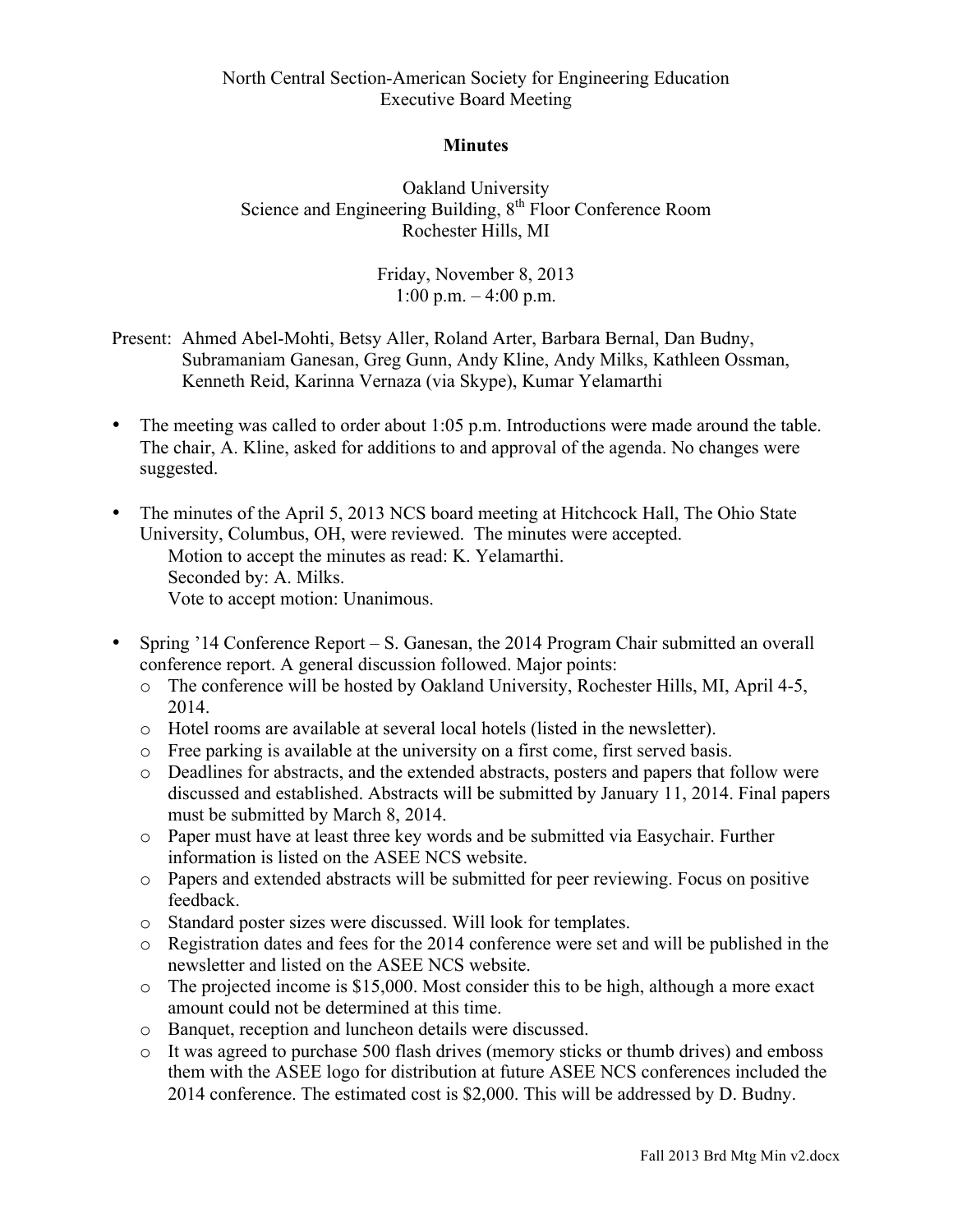## North Central Section-American Society for Engineering Education Executive Board Meeting

Motion to purchase 2,000 flash drives: B. Aller. Seconded by: A. Abel-Mohti. Vote to accept motion: Unanimous.

o The conference fees were reviewed and will be as follows for the upcoming conference.

| <b>Registration Type</b> | Final Date | Members  | Students |
|--------------------------|------------|----------|----------|
| Early Registration       | March 8    | \$150.00 | \$50.00  |
| Registration             | March 22   | \$175.00 | \$50.00  |
| Late Registration        | April 4    | \$200.00 | \$75.00  |

- o The amounts of the prize money were reviewed and will remain the same for the upcoming conference.
- o The 2014 ASEE NCS conference report was accepted.
- Web Master Report K. Yelamarthi established active links between the national and the NCS websites. He will established a link with the University of Cincinnati (2015 ASEE NCS Conference) in the future.

The report was accepted.

• The Treasurer's Report was presented by the Treasurer, A. Milks. Summary:

4/25/13 Operating account balance: \$550.00. 4/25/13 Ossmen, Kathleen – Outstanding Teacher Award: \$-550.00. 11/8/13 Operating account balance: \$0.00.

4/5/13 BASS account balance: \$11,520.36. Total BASS account disbursements: \$1,095.00. Total BASS account revenue: \$1,828.67. 11/15/12 BACC account Balance: \$12,654.03. (This balance is slightly off. The BASS interest allocations were in error and will be corrected by the next board meeting.)

All Section activities that require that expenditures must be stated in the meeting minutes of the ASEE North Central Section executive board to be considered reimbursable by the national ASEE office.

Motion to accept the Treasurer's report as presented: C. Gunn. Seconded: B. Aller. Vote to accept motion: Unanimous.

• The Dean of the Engineering College, Dr. Louay Chamra, addressed the meeting. He welcomed us and pledged the full support of the engineering college for the upcoming conference. He also explained that there are several full time faculty positions open in the engineering college. He asked that we spread the word and announce these open positions in ASEE NCS newsletter.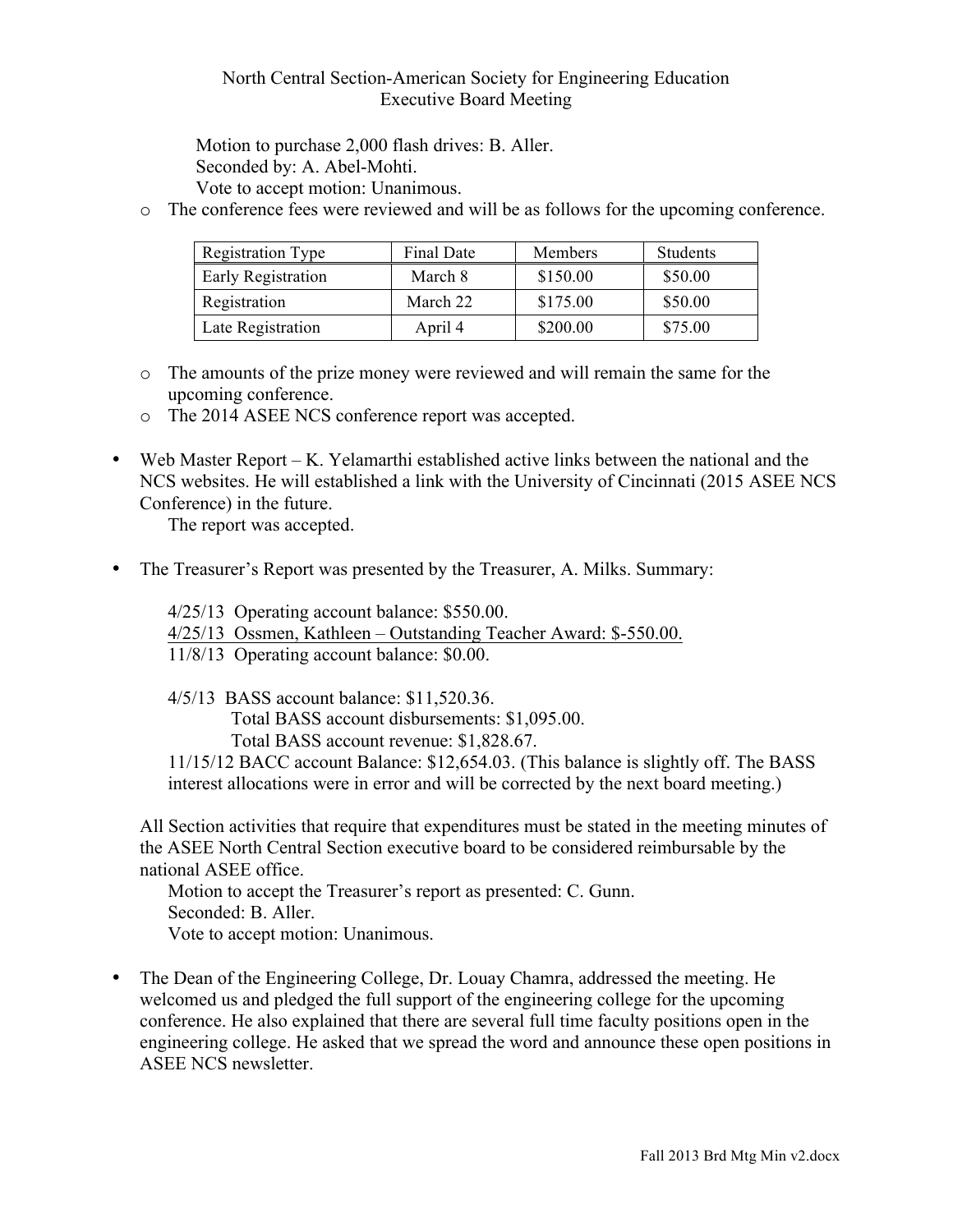• The spring 2013 Conference Report, ASEE NCS, Columbus, OH, was sent from Robert Gustafson.

Registration: 73 professional, 90 students. Presentations: Full papers 32 faculty, 28 students – 60 total Extended abstracts 13 faculty, 6 students – 19 total Posters 3 faculty, 13 students – 16 total There were several workshops.

Income: \$17,638.61, includes \$1,000 seed money \* Expenses: \$16,260.54 Balance: \$1,378.07, including \$1,000 seed money.

\* From the final 2013 ASEE NCS conference report.

However, I regret to have to inform you that we have not been able to collect full payment for the meeting registration through the firm (ACTEVA) doing the processing of registration. From what we can learn about the firm at this point, it does not appear that we will be likely to receive the funds. I am not at liberty to share the exact amount owed with you at this time. However, the OSU College of Engineering has agreed to make up the difference, minus the \$1,000 seed money originally received. Therefore we will not be returning funds to the NC Region based on this meeting. Neither are we expecting the section to make up for the losses beyond the seed money.

The 2013 ASEE NCS conference report was accepted.

- Best paper –The same judging processes and forms will continue to be used. Everyone on the board agreed to serve as peer reviewers. The report was accepted.
- Vice Chair Report K. Yelamarthi is seeking candidates for the Best Teacher award of 2014. The names for Best Teacher award must be submitted through the national ASEE website. The report was accepted.
- Past Chair's Report C. Gunn had no report.
- Campus Representative Coordinator Report B. Aller attended the campus rep meeting at the national ASEE convention and reported on that meeting. The report was accepted.
- Zone II Chair Report B. Bernal presented the following report. She also led a brief discussion about the possible location of a 2017 Zone conference. (During the year of a Zone conference the Sectional conferences will not be held.)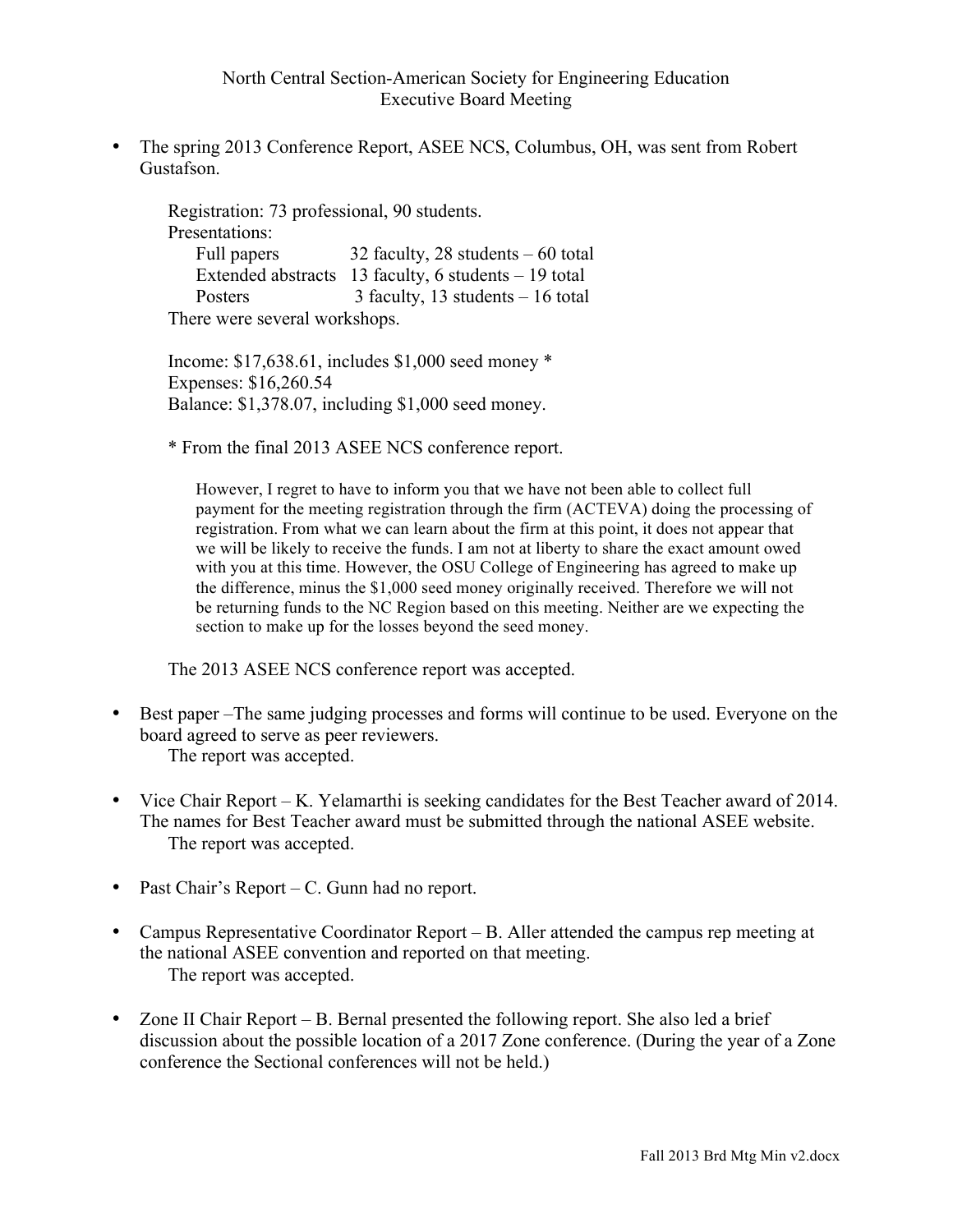# **Zone II Report for Fall 2013 Section Meetings**

# **ASEE Zone II Activities:**

- Best Zone II Paper selection from the three Sections' best papers "Engaging K-12 Teachers in Engineering Innovation and Design: Lessons Learned from a Pilot NSF Research Experience for Teachers Program" by Margaret Pinnell, Suzanne Franco, Sandi Preiss, Rebecca Blust and Renee Beach from University of Dayton and Wright State University.
- Outstanding Campus Representative for Zone II selection Christopher J. Rowe from Vanderbilt University.

#### **Zone II Election Results:**

• Chair-Elect, Zone II (see in Sept. 2013 Prism "Board Profiles")

Ruby Mawasha Assistant Dean, College of Engineering & Computer Science Wright State University

Gary Steffen (109 votes) Associate Professor and Chair Computer, Electrical, & Information Technology. Indiana University/Purdue University, Fort Wayne

# **Proposal for a Zone II Conference in 2017**

Presentation was given to the three sections about a possible joint conference in 2017. This Zone II Conference would take the place of the separate section conferences. Each section executive boards would vote towards this proposal in Fall 2014. If accepted, the Fall 2015 executive board meeting for the three sections would include a presentation about the call for papers, workshops, student posters and awards for the joint Zone II Conference. Possible Venue for the 2017 Conference,

Southeastern proposed: Florida or Charlotte, NC Indiana/Illinois proposed: Louisville or Nashville are possible driving venues. Note: National ASEE 2017 will be in Columbus, Ohio

# Illinois/Indiana Section

- Fall 2013 Executive Board Meeting Conference Call, Oct. 28, 2013 2pm-4pm.
- Annual conference at Rose-Hulman Institute of Technology, Terre Haute, Indiana on Friday and Saturday March 7-8, 2014.

Southeastern Section

• Fall 2013 – Executive Board Meeting in Atlanta, GA on October 24-25, 2013.